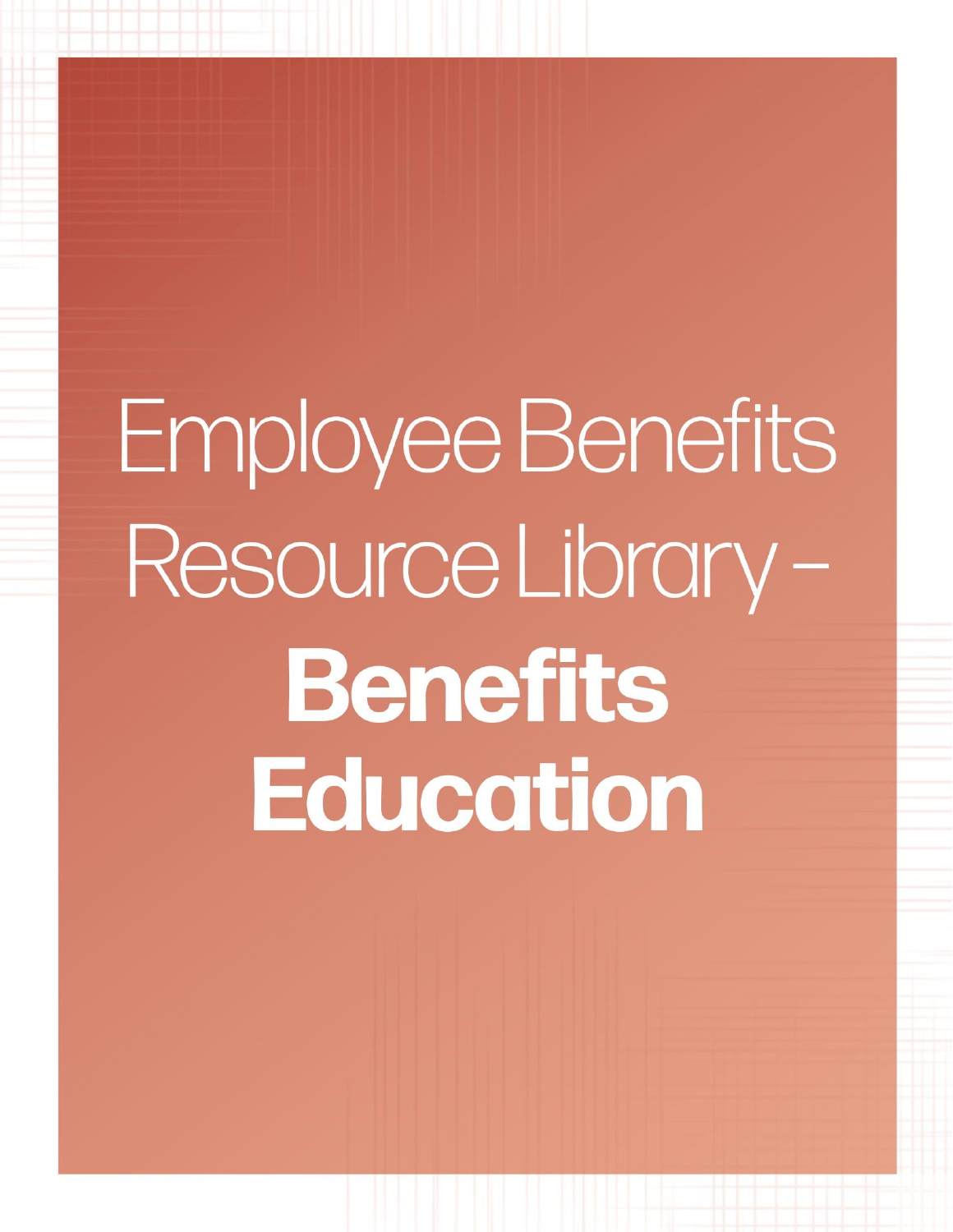# **EMPLOYER EDUCATION**

Use these educational materials to learn more about a variety of benefits topics and to stay up to date on recent events and trends.

#### **SERIES**

- Benefits Insights: This series, which features dozens of articles, serves as a reliable resource for all types of benefitsrelated topics including ancillary benefits, workplace trends and different types of benefits.
- Benefits Bulletin Newsletter: Benefits Bulletin is a quarterly newsletter that covers hot benefits topics in-depth.
- Benefits Buzz Newsletter: Benefits Buzz is a monthly newsletter campaign that features two short, easy-to-read articles on hot benefits topics.
- News Brief: This series provides a brief overview of notable developments in the benefits industry.
- News Brief Videos: This series provides a brief overview of notable benefits industry developments in a short animated video.

## **POPULAR CONTENT**

• Maximizing Open Enrollment for Employees (Document ID: 22859): Employees must take more responsibility when selecting their benefits and securing their future, and often require more help from their employers when making these decisions.

# **BENCHMARKING**

Reviewing annually updated benchmarking data to analyze how other companies are structuring their plans can help employers make better benefits plan decisions.

#### **SERIES**

- Surveys: Access Zywave and third-party surveys, which offer insight into the health plan design and employee benefit plans from companies across the nation.
- Hospital Costs: This series provides data to give insight into average health care costs in a specific region of the United States.

## **POPULAR CONTENT**

• 2019 Survey Results: Employee Benefits Benchmark Survey (Document ID: 186804): This document offers insight into how employers across the country structure their benefits plans.